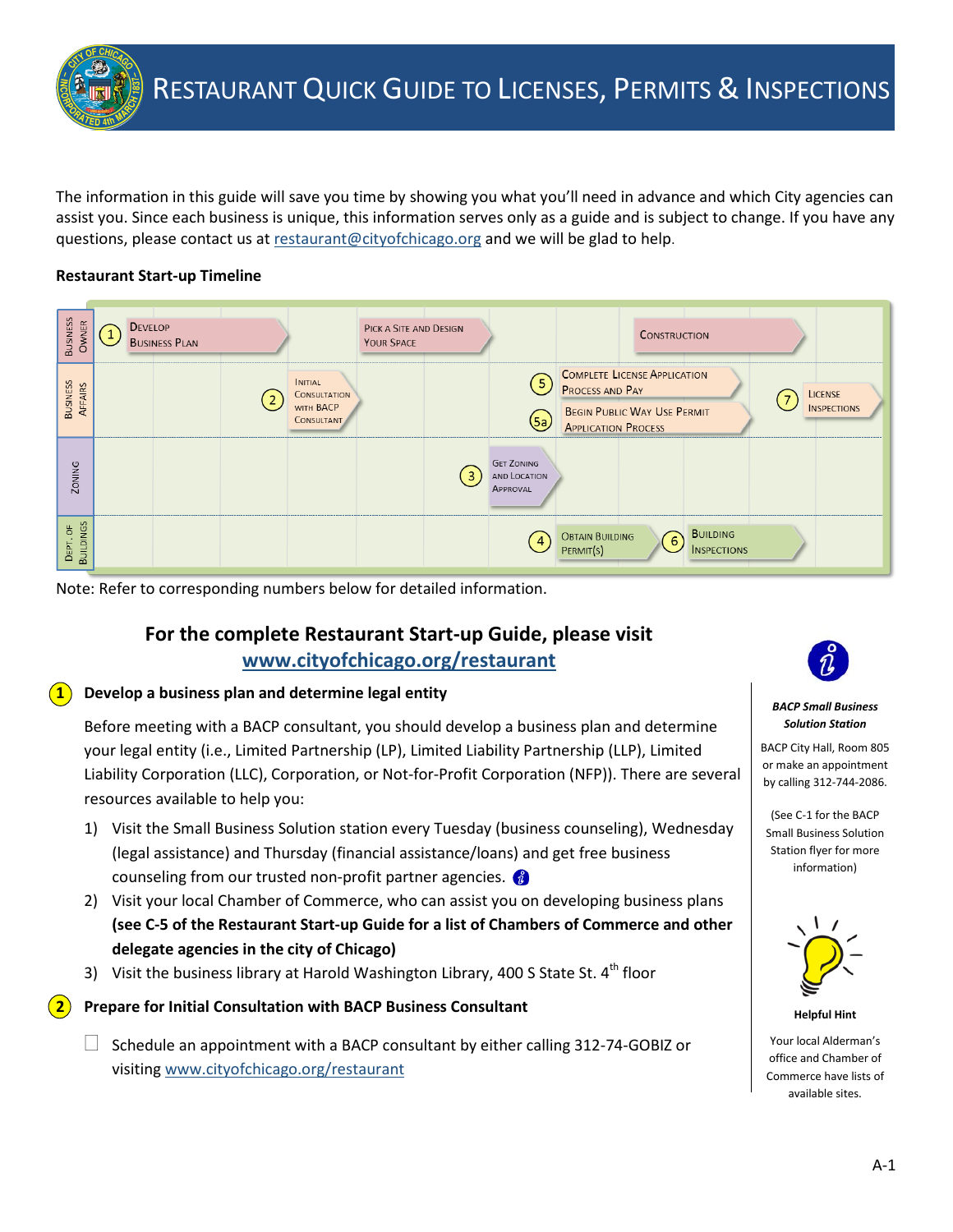Prior to meeting with a BACP consultant, fill out the *Restaurant Start-up Worksheet* (see pg x of the guide). Additional copies are available at [www.cityofchicago.org/restaurant](http://www.cityofchicago.org/restaurant) and BACP

- Describe your restaurant activity (e.g., liquor, fast-food)
- Identify potential sites and bring photos, if available (note: photos do not need to be printed out. They could be on your camera or phone)
- Check whether your potential sites have outstanding building violations. Go to [www.cityofchicago.org/dob](http://www.cityofchicago.org/dob) > Look Up Building Permits, Inspections and Violations Online &
- $\Box$  Obtain a Chicago Food Service Sanitation Certificate

All restaurants are required to have at least one employed person on the premises at all times who has a valid City of Chicago Food Service Sanitation Certificate. At the time of application, one must provide proof of Sanitation Certificate. **(see C-10 of the Restaurant Start-up Guide for a list of training providers)**

 Register with the appropriate government entity **(see C-3 of the Restaurant Start-up Guide for more information)**

- If you plan to do business as a Sole Proprietor or General Partnership in Illinois, under an assumed name (a name other than your own), obtain an Assumed Name Certificate from the Cook County Clerk's Office
- Obtain a State of Illinois File Number through Illinois Secretary of State
- Obtain Federal Employer Identification Number (FEIN) through Internal Revenue Service (IRS)
- Obtain an Illinois Department of Revenue (IDOR) Account ID (formerly IBT#) through IDOR

 During your appointment with a BACP consultant, the consultant will guide you through the entire process, which will include checking for potential location restrictions, determining any Public Way Use permit requirements, and discussing food safety requirements.

**3 Get Zoning and Location Approval**

The City of Chicago is divided into a variety of zoning districts that reflect the diversity of business and neighborhood uses. Each zoning district has different regulations regarding the types of business activities that are permitted. It is imperative that you check the zoning requirements of your proposed business location carefully.  $\bullet$ 

**Before taking out a business loan, signing a lease, or applying for a business license, ensure that the site where you intend to operate is in an appropriately zoned area** and that it complies with the Chicago Municipal Code. There are also other location restrictions (e.g., liquor dry area) that your business consultant can check for you. The Municipal Code is frequently updated so a new owner needs to check current zoning and code regulations; **do not assume the previous owner's zoning designation applies to your business.**

**If construction is necessary**, apply for building permits and submit the following documents to the zoning department via Department of Buildings e-plan **(see Section E-11 of the Restaurant Start-up Guide for E-plan User Guide)** :



If there is an outstanding violation, the permitting and licensing process may be delayed until the violation is cleared. You could be financially responsible for correcting any violations.



#### *Interactive Zoning Map*

[www.cityofchicago.org/zoningmap](http://www.cityofchicago.org/zoningmap) Also see Restaurant License and Zoning Reference Guide on F-2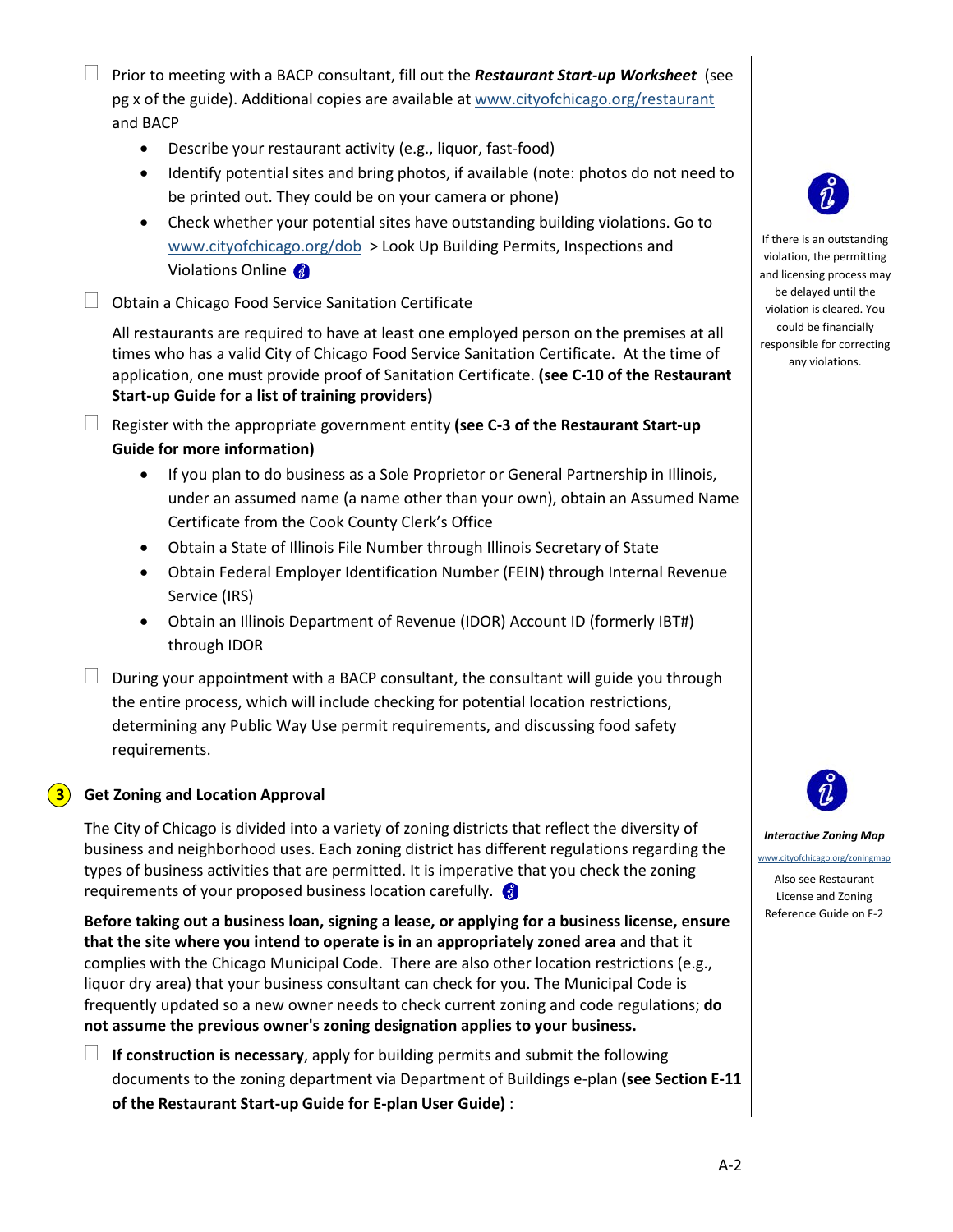- Architectural plans, floor plans and plat of survey for zoning approval **(see E-2 of the Restaurant Start-up Guide for more information on when a building permit is necessary)**
- If you have not met with a BACP consultant, submit the first page of the Restaurant Start-up Worksheet **(see form 1 in the Restaurant Start-up Guide)**
- If your establishment's occupancy will be more than 100 or you will be applying for a liquor license, submit an application for occupancy capacity signs for zoning approval **(see form 2 in the Restaurant Start-up Guide)**

 **If construction is not necessary**, submit the following documents to your BACP consultant:

- If applying for a liquor license, include floor plans and plat of survey for zoning approval **(see D-1 of the Restaurant Start-up Guide for examples)**
- If your establishment's occupancy will be more than 100 or you will be applying for a liquor license, submit an application for occupancy capacity signs for zoning approval. **(see form 2 in the Restaurant Start-up Guide)**

 $\Box$  If applying for a liquor license or a Public Place of Amusement (PPA) license, you must meet location restrictions. For example, your restaurant has to be more than 100 feet (or 200 feet, if applying for PPA) away from a library, church, school, hospital or home for the aged or indigent **(see F-5 and F-11 of the Restaurant Start-up Guide for detailed information on restrictions and regulations)**. Submit a payment of \$250 to BACP for an on-site location approval. This fee will be credited toward your license fee. This approval will be valid for one year from the date of approval.

 $\Box$  **Outstanding Debt** - Any outstanding debts to the City owed by the business owner or an officer of the business must be paid before a license can be issued. These debts *include past due parking tickets, water bills, child support payments, or any other type of administrative hearing fines imposed by the City*. This also includes Illinois Sales Tax owed. If you have debt, you may apply for a license; however, a license will not be issued until all debt has been paid or you enter into a payment plan with the City. To find out if you have any debt and to find out about payment options, visit the Chicago Department of Revenue. **a** 

## **4 Obtain Building Permits– If construction or alterations are necessary**

 Once zoning has approved your architectural plans and location, the Department of Buildings will review your architectural plans. You should have already submitted the following through e-plan **(see E-11 of the Restaurant Start-up Guide for E-plan User Guide)**:

- Zoning approved architectural plans
- Kitchen equipment specifications and menus. **(see E-3 of the Restaurant Start-up Guide standard plan process checklist)**

Once plans have been approved, a building permit will be issued.

## **5 Complete License Application**

 $\Box$  Once zoning has approved your plans and location, submit your completed application for a retail food establishment license to BACP either online or in-person. You will also need to submit:



**Helpful Hint**

Even if you are not doing any construction, you will need to submit a site plan and a floor plan. See D-1 for examples.



*Chicago Department of Revenue* 33 N. LaSalle Street Suite 700 312-744-7275 or pay online at [www.cityofchicago.org/finance](http://www.cityofchicago.org/finance)



**Helpful Hint**

To avoid delays, you should begin license application concurrently with permit application.



If you are using a selfcertified architect, you are **strongly encouraged** to request an **on-site food consultation**. To schedule your on-site consultation, email [restaurant@cityofchicago.org](mailto:restaurant@cityofchicago.org)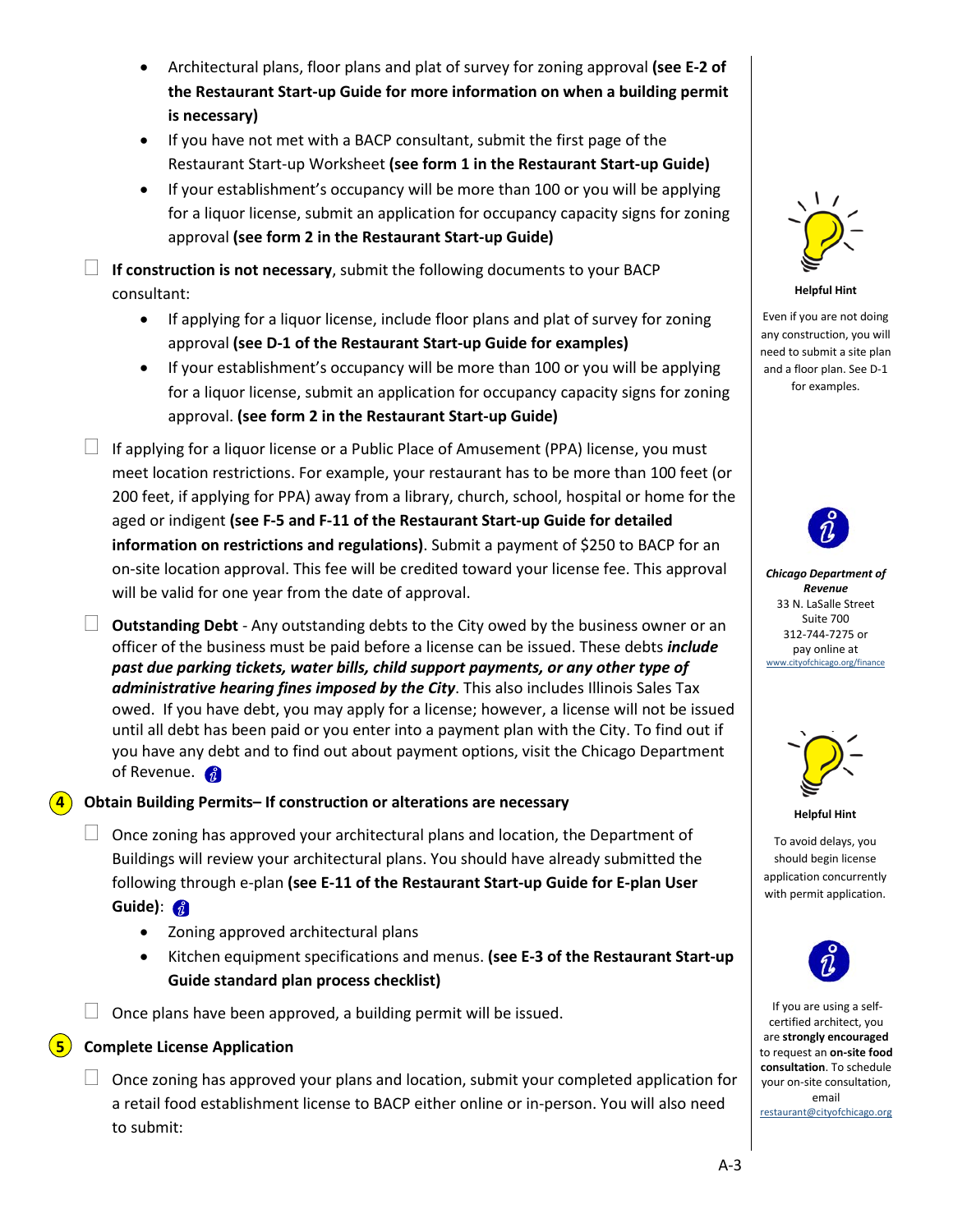- Business Information Sheet (BIS) **(see form 3 in the Restaurant Start-up Guide)**
- Lease or proof of ownership of the property
- Chicago Food Service Sanitation Certificate

 $\Box$  If applying for a liquor license, begin your liquor license application. The liquor license application can **only** be completed in-person (**see section F-1 through F-10 of the Restaurant Start-up Guide for a detailed list of all requirements, including eligibility requirements)**

- Submit zoning-approved occupancy capacity sign application
- Submit proof of liquor liability insurance and a Beverage Alcohol Sellers and Servers Education and Training (BASSET)
- Schedule fingerprint-based criminal background check for any person with 5% or more ownership
- $\Box$  If applying for a Public Place of Amusement (PPA) license, begin your PPA license application. The term PPA includes but is not limited to bowling alleys, businesses with 2+ pool tables, nightclubs and dance clubs, and karaoke. PPA licenses application **can** only be completed in-person. It is important to note that there are additional zoning and location restrictions**(see F-11 of the Restaurant Start-up Guide for a detailed list of requirements)**

**5a** If your site requires *Public Way Use* or other permits*,* begin the application process with your BACP consultant. There are six (6) major types of use permits:

- 1. Sign installation permit If you are installing a sign, submit a sign permit application to DOB **(see form 4 in the Restaurant Start-up Guide)**
- 2. Signs, canopies, and/or lights If the site will have signs, or canopies, that will project into a public way, submit the application to BACP (**see G-11 of the Restaurant Start-up Guide for Public Way Use Bundle Permit Application and form5)**
- 3. Sidewalk café If you are planning to have a sidewalk café, submit an application to BACP **(see G-25 of the Restaurant Start-up Guide for Sidewalk Café Application Information Package and form 6)**
- 4. If your site has a driveway, you must get a driveway permit **(see G-53 of the Restaurant Start-up Guide for the application process and form 7 for an application)**
- 5. If you do not have approved alley access for deliveries, your site needs a loading zone to load and unload deliveries. Submit a loading zone permit application to your alderman's office **(see G-51 of the Restaurant Start-up Guide)**
- 6. If your site needs a standing zone for non-commercial vehicles (e.g., drop-off and pick-up), submit a standing zone permit application to your alderman's office **(see G-51 of the Restaurant Start-up Guide)**

 $\Box$  Make your final payment and prepare for inspections

- If you are applying for a liquor license, the Department of Public Health will contact you within 3 days of payment to schedule an inspection. **The inspector will not come until you have confirmed that you are ready.**
- If you are applying for a liquor license, you will schedule a license taskforce inspection through your BACP consultant. The taskforce inspection includes inspectors from BACP, Department of Buildings, Department of Fire, and the Department of Public Health. **On the day of the inspection, the taskforce will arrive within a 3-hour window.**



**Helpful Hint**

City of Chicago Business Licenses are nontransferable. Each restaurant and each location must have its own license in order to operate.



For more information on BASSET training, visit Illinois Restaurant Association. [www.illinoisrestaurants.org](http://www.illinoisrestaurants.org/)



**Helpful Hint**

Any use permit on public way requires City Council approval and the application process may take from **60-120 days**. Begin this process as early as possible to prevent any delays.



**Helpful Hint**

If a business I found to be operating without a Retail Food Establishment License or other required city license a Cease and Desist Order will be issued and the operations will be close immediately.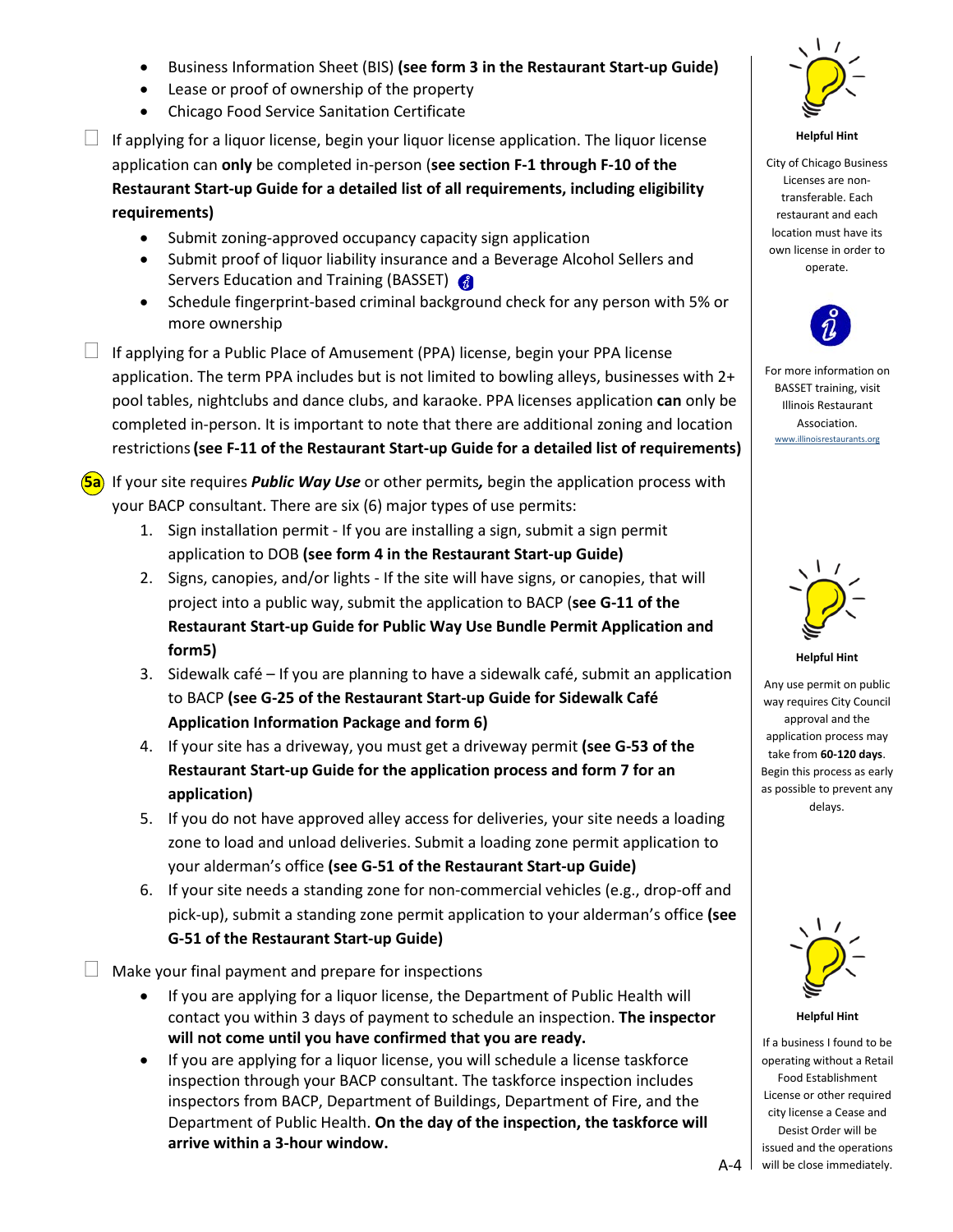#### **6 Building Inspections – If construction is necessary**

We are excited to offer a team-based building inspection for your restaurant construction. Previously offered only to larger buildings, this service is now available for any restaurant undergoing construction.

- Prior to constructing your kitchen, schedule a free, optional *on-site food consultation* to ensure that your kitchen construction meets all relevant health codes. To schedule your on-site consultation, contact [restaurant@cityofchicago.org.](mailto:restaurant@cityofchicago.org)
- To schedule the team-inspection option, refer to **H-1 of the Restaurant Start-up Guide** for instructions. You will also have the option of scheduling individual inspections but these requests can take longer to accommodate.

#### **7 Quick Guide to the Licensing Taskforce and Food Safety Inspections**

Completion of this checklist does not guarantee inspection approval. This information is provided to help you prepare for the necessary inspection(s) in starting your restaurant.

**Fire Inspection – Liquor License** (for a detailed fire inspection checklist, see **H-6 of the Restaurant Start-up Guide**)

Fire inspectors will visit your facility and check for safety measures. Their primary concern is verifying that you have proper exit structures in case of an emergency. They will verify that stairs, chimney, heating, and duct systems are in good condition and that aisles and exits are easily accessible and all fire extinguishers are in good working order.

Below are a few of the more common reasons why applicants fail fire inspections:

- Inadequate water supply for the automatic sprinkler system
- Impaired or non-existent access to elevators or man hoists
- Combustible construction debris or trash onsite
- Non-working, non-illuminated exit and stairs signs
- Storage under stairs
- Storage around heat-producing appliances
- Extinguishers that are not charged and/or tagged from current year's inspection
- Blocked aisles and exit areas/doors
- Accumulation of debris that creates a potential fire hazard
- Lack of panic bar on locked exits

#### **Building Inspection (SIP) – Liquor License and Occupancy Capacity Sign** (for a detailed building inspection (SIP) checklist, **see H-2 of the Restaurant Start-up Guide**)

Below are a few of the more common reasons why applicants fail building inspections:

- Structural defects (Roof, walls or floor joists need repair, etc.)
- Undersized exit doors, corridor width or stairways
- Insufficient number of exits or improper swing of the exit door
- Locking devices on exit doors



**Helpful Hint**

If you conducted any construction, all permits must have passed final inspections prior to license inspections.